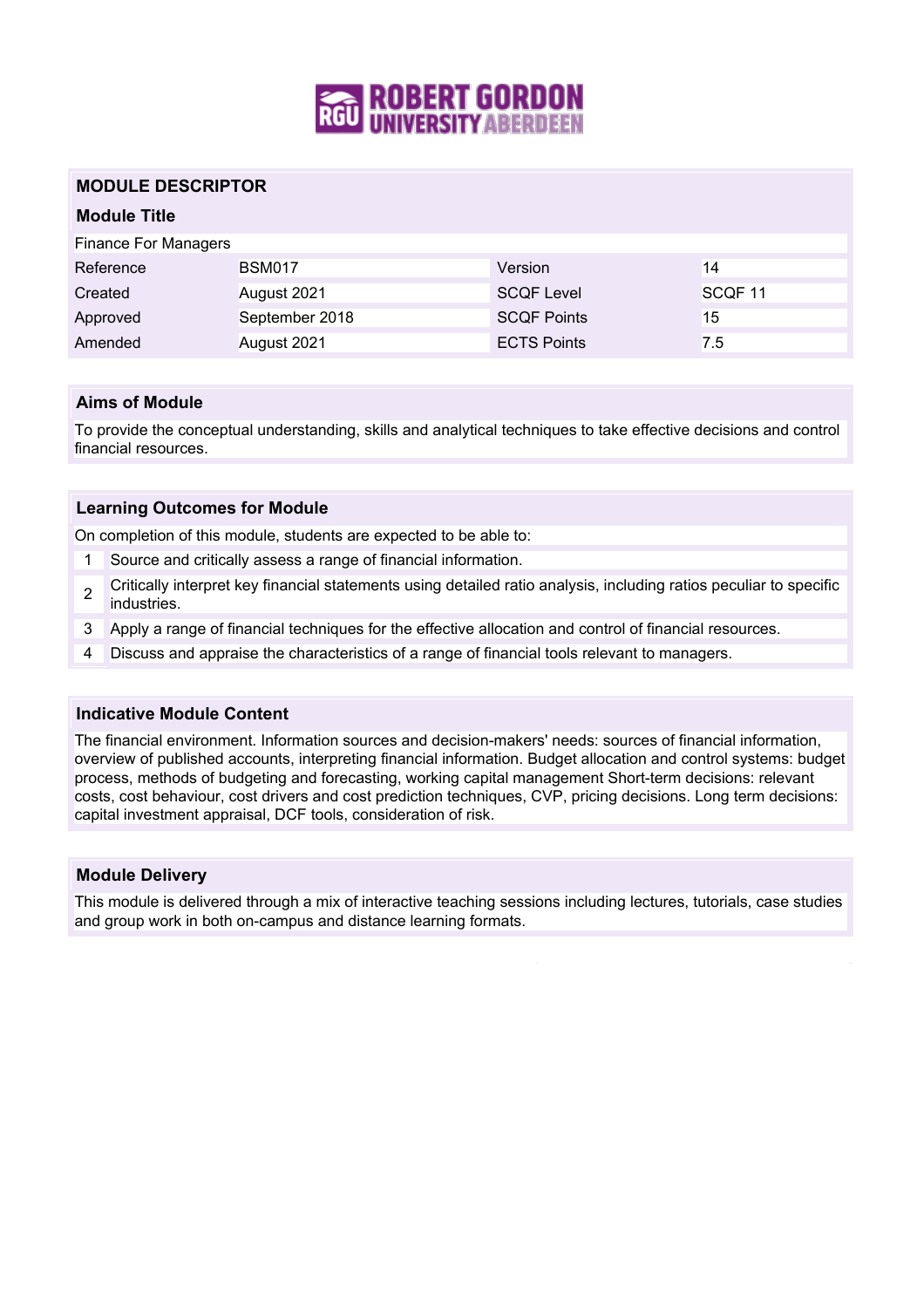|                                                                       | Module Ref: | <b>BSM017 v14</b> |           |
|-----------------------------------------------------------------------|-------------|-------------------|-----------|
|                                                                       |             |                   |           |
| Indicative Student Workload                                           |             | Full Time         | Part Time |
| <b>Contact Hours</b>                                                  |             | 36                | 36        |
| Non-Contact Hours                                                     |             | 114               | 114       |
| Placement/Work-Based Learning Experience [Notional] Hours             |             |                   | N/A       |
| <b>TOTAL</b>                                                          |             | 150               | 150       |
| Actual Placement hours for professional, statutory or regulatory body |             |                   |           |

# **ASSESSMENT PLAN**

*If a major/minor model is used and box is ticked, % weightings below are indicative only.*

| <b>Component 1</b> |                                        |            |     |                           |         |
|--------------------|----------------------------------------|------------|-----|---------------------------|---------|
| Type:              | Coursework                             | Weighting: | 80% | Outcomes Assessed:        | 1, 2, 3 |
| Description:       | Individual piece of written coursework |            |     |                           |         |
| <b>Component 2</b> |                                        |            |     |                           |         |
|                    |                                        |            |     |                           |         |
| Type:              | Coursework                             | Weighting: | 20% | <b>Outcomes Assessed:</b> |         |

# **MODULE PERFORMANCE DESCRIPTOR**

# **Explanatory Text**

The calculation of the overall grade for this module is based on 80% weighting of C1(vertical axis) and 20% weighting of C2 (horizontal axis) components. An overall minimum grade D is required to pass the module.

|             |           | Coursework:                                                                       |   |   |   |   |   |           |
|-------------|-----------|-----------------------------------------------------------------------------------|---|---|---|---|---|-----------|
|             |           | A                                                                                 | в | C | D | Е | F | <b>NS</b> |
|             | A         | A                                                                                 | A | A | Β | Β | Е |           |
|             | в         | B                                                                                 | B | B | B | C | Е |           |
|             | C         | B                                                                                 | C | C | C | D | Е |           |
| Coursework: | D         | С                                                                                 | C | D | D | D | E |           |
|             | Е         | D                                                                                 | D | D | Е | E | E |           |
|             | F         | Е                                                                                 | Е | Е | F | F | F |           |
|             | <b>NS</b> | Non-submission of work by published<br>deadline or non-attendance for examination |   |   |   |   |   |           |

| <b>Module Requirements</b> |       |
|----------------------------|-------|
| Prerequisites for Module   | None. |
| Corequisites for module    | None. |
| <b>Precluded Modules</b>   | None. |